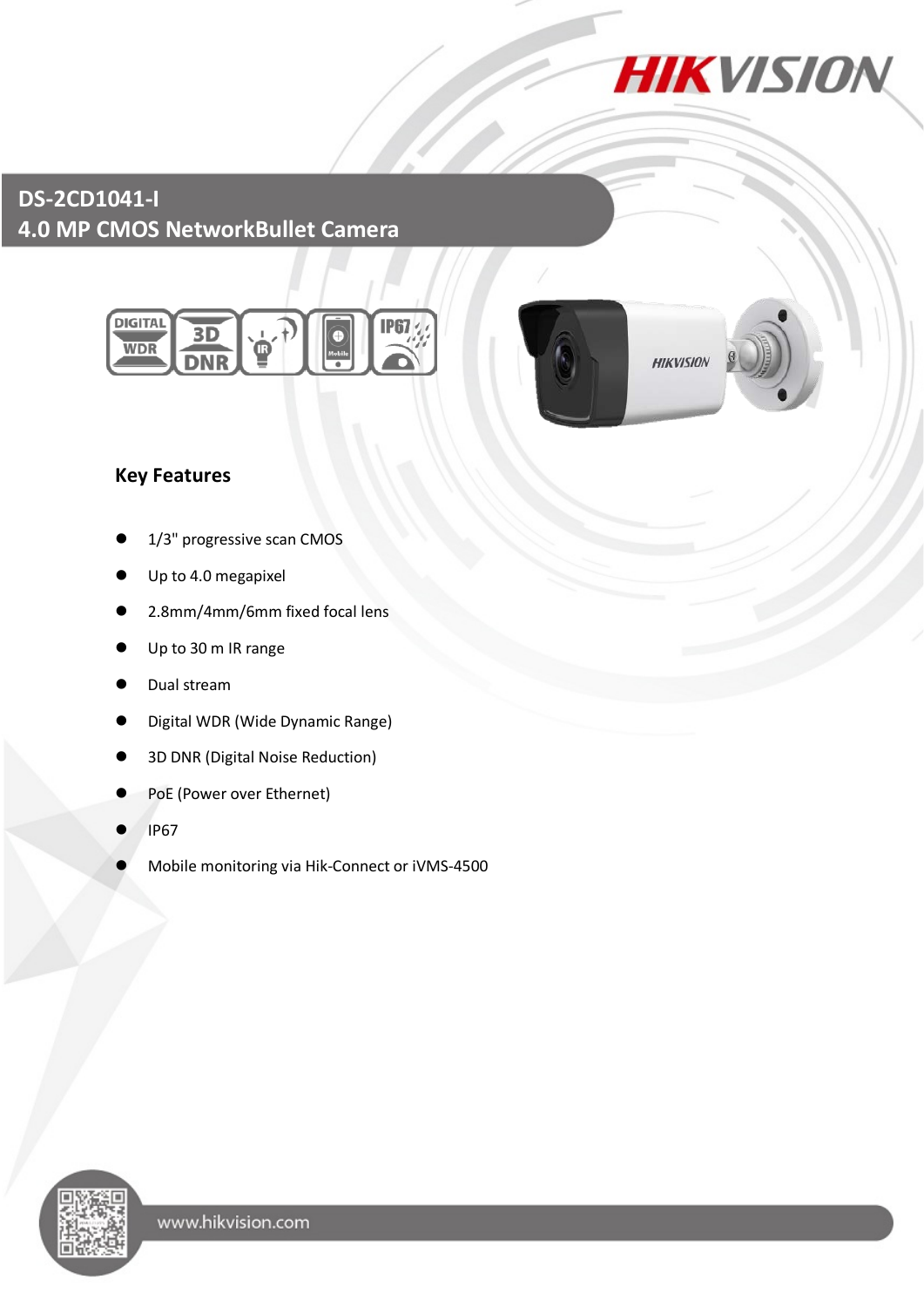

# **Specification**

| Camera                       |                                                                                                                                       |
|------------------------------|---------------------------------------------------------------------------------------------------------------------------------------|
| Image Sensor                 | 1/3" progressive scan CMOS                                                                                                            |
| Min. Illumination            | Color: 0.01Lux @(F1.2,AGC ON),0 Lux with IR                                                                                           |
| <b>Shutter Speed</b>         | $1/3s$ to $1/100,000$ s, support slow shutter                                                                                         |
| Lens                         | 2.8 mm @F2.0, horizontal field of view 105.8°, 4 mm @F2.0, horizontal field of view 83.6°<br>6 mm @F2.0, horizontal field of view 55° |
| Lens Mount                   | M12                                                                                                                                   |
| Day & Night                  | IR cut filter with auto switch                                                                                                        |
| 3-Axis Adjustment (Bracket)  | Pan: 0° to 360°, tilt: -90°to 90°, rotation:0° to 360°                                                                                |
| DNR(Digital Noise Reduction) | 3D DNR                                                                                                                                |
| WDR (Wide Dynamic Range)     | Digital WDR                                                                                                                           |
| <b>Compression Standard</b>  |                                                                                                                                       |
| Video Compression            | Main stream: H.264+/H.264<br>Sub stream: H.264/MJPEG                                                                                  |
| H.264 Type                   | Main Profile/High profile                                                                                                             |
| Video Bit Rate               | 32 Kbps to 16 Mbps                                                                                                                    |
| <b>Image</b>                 |                                                                                                                                       |
| Max. Resolution              | $2688 \times 1520$                                                                                                                    |
| Main Stream                  | 50Hz:20fps @(2688 × 1520),20fps @(2304 × 1296),25fps @(1920 × 1080, 1280 × 720)                                                       |
| Max. Frame Rate              | 60Hz: 20fps @(2688 × 1520), 20fps @(2304 × 1296), 30fps @(1920 × 1080, 1280 × 720)                                                    |
| Sub-stream                   | 50Hz: 25fps @(640 × 360, 352 × 288)                                                                                                   |
| Max. Frame Rate              | 60Hz: 30fps @ (640 × 360, 352 × 240)                                                                                                  |
| <b>Image Settings</b>        | Brightness, saturation, contrast, sharpness are adjustable via web browser or client software                                         |
| Day/Night Switch             | Support auto, scheduled                                                                                                               |
| Others                       | Mirror, BLC (area configurable), region of interest (support 1 fixed region)                                                          |
| <b>Network</b>               |                                                                                                                                       |
| Network Storage              | NAS (NFS, SMB/CIFS)                                                                                                                   |
| Detections                   | Motion detection                                                                                                                      |
| Alarms                       | Video tampering, network disconnected, IP address conflicted                                                                          |
| Protocols                    | TCP/IP,ICMP,HTTP,HTTPS,FTP,DHCP,DNS,DDNS,RTP,RTSP,RTCP,<br>NTP, UPnP, SMTP, SNMP, IGMP, 802.1X, QoS, IPv6, Bonjour                    |
| Standard                     | ONVIF(PROFILE S, PROFILE G), PSIA, CGI, ISAPI                                                                                         |
| <b>General Function</b>      | Anti-flicker, heartbeat, mirror, password protection, privacy mask, watermark, IP address filter                                      |
| <b>Interface</b>             |                                                                                                                                       |
| Communication Interface      | 1 RJ45 10M/100M self-adaptive Ethernet port                                                                                           |
| <b>General</b>               |                                                                                                                                       |
| <b>Operating Conditions</b>  | -30 °C to60 °C (-22 °F to140 °F), humidity: 95% or less (non-condensing)                                                              |
| Power Supply                 | 12 VDC ± 25%, PoE (802.3af)                                                                                                           |
| Power Consumption            | Max. 5 W/6.5 W (PoE)                                                                                                                  |
| <b>Ingress Protection</b>    | <b>IP67</b>                                                                                                                           |
| IR Range                     | Up to 30 m                                                                                                                            |
| Dimensions                   | 69.1 mm ×66 mm × 172.7 mm (2.7"× 2.6"× 6.8")                                                                                          |
| Weight                       | 500 g (1.1 lb.)                                                                                                                       |